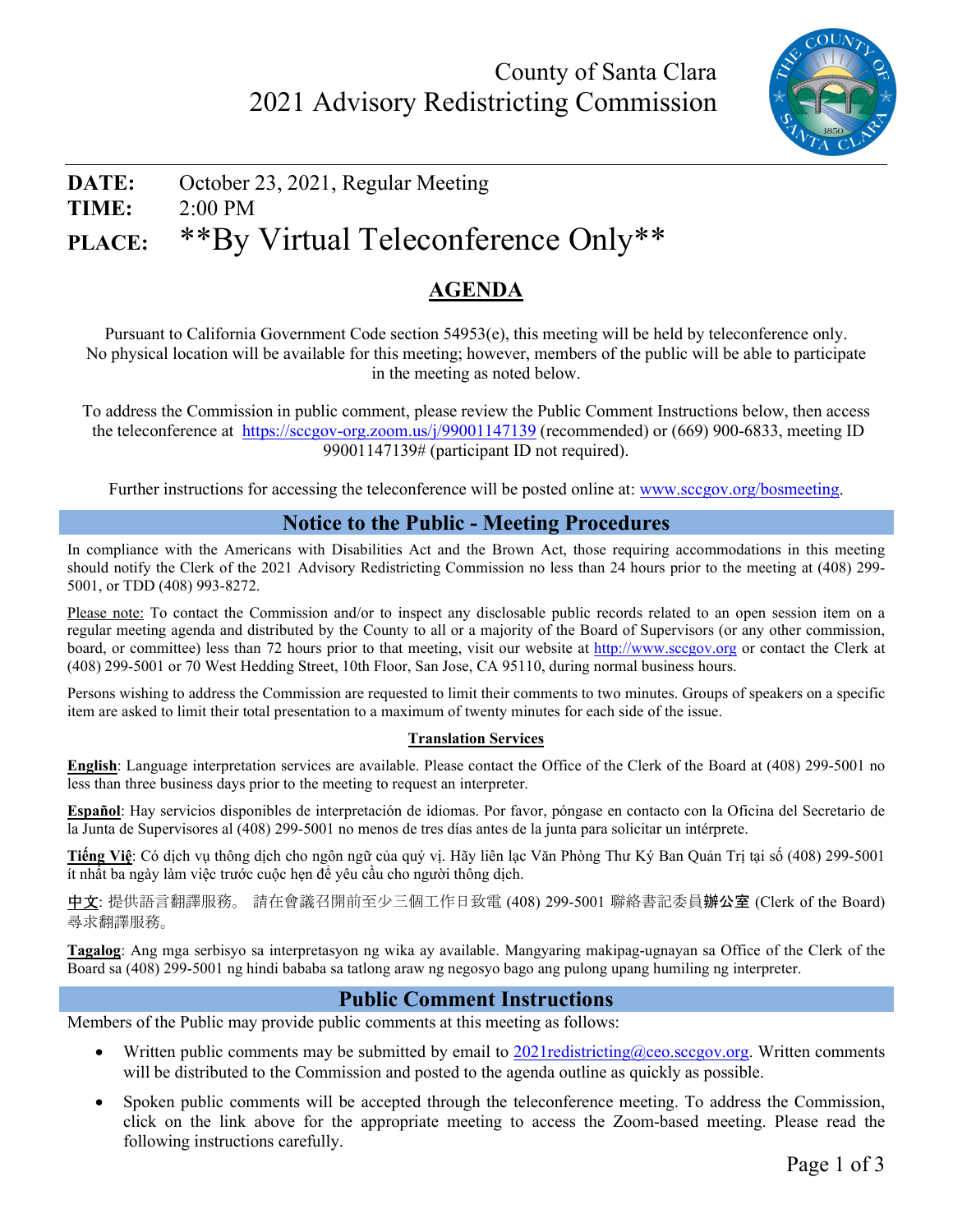- 1. You may download the Zoom client or connect to the meeting in-browser. If using your browser, make sure you are using a current, up-to-date browser: Chrome 30+, Firefox 27+, Microsoft Edge 12+, Safari 7+. Certain functionality may be disabled in older browsers including Internet Explorer.
- 2. You will be asked to enter an email address and name. The Clerk requests that you identify yourself by name as this will be visible online and will be used to notify you that it is your turn to speak.
- 3. When the Chairperson calls for the item on which you wish to speak, click on "raise hand." The Clerk will activate and unmute speakers in turn. Speakers will be notified shortly before they are called to speak. (Call in attendees press \*9 to request to speak, and \*6 to unmute when prompted.)
- 4. When called to speak, please limit your remarks to the time limit allotted.

#### **Opening**

#### 1. Roll Call.

2. Public Comment.

This item is reserved for persons desiring to address the Commission on any matter not on this agenda. Members of the public who wish to address the Commission on any item not listed on the agenda should request to speak at this time. Individuals will be called to speak in turn.

Speakers are limited to the following: three minutes if the Chairperson or designee determines that five or fewer persons wish to address the Commission; two minutes if the Chairperson or designee determines that between six and fourteen persons wish to address the Commission; and one minute if the Chairperson or designee determines that fifteen or more person wish to address the Commission.

The law does not permit Commission action or extended discussion of any item not on the agenda except under special circumstances. If Commission action is requested, the Commission may place the matter on a future agenda. Statements that require a response may be referred to staff for reply in writing.

3. Approve Consent Calendar and changes to the Commission's Agenda.

Items removed from the Consent Calendar will be considered at the end of the regular agenda for discussion. The Commission may also add items on the regular agenda to the Consent Calendar.

Notice to the public: There is no separate discussion of Consent Calendar items, and the recommended actions are voted on in one motion. If an item is approved on the consent vote, the specific action recommended by staff is adopted. Members of the public who wish to address the Commission on Consent Calendar items should comment under this item. Each speaker is limited to two minutes total.

### **Regular Agenda - Items for Discussion**

- 4. Receive report from the Office of the County Executive and Office of the County Counsel relating to an overview of the 2021 redistricting process and related activities.
- 5. Receive report from the Office of the County Executive, Office of the County Counsel, and Redistricting Partners relating to draft Supervisorial District maps, and discuss and approve recommendations regarding mapping, if any.
- 6. Propose future agenda items.

#### **Announcements**

7. Announcements and correspondence: